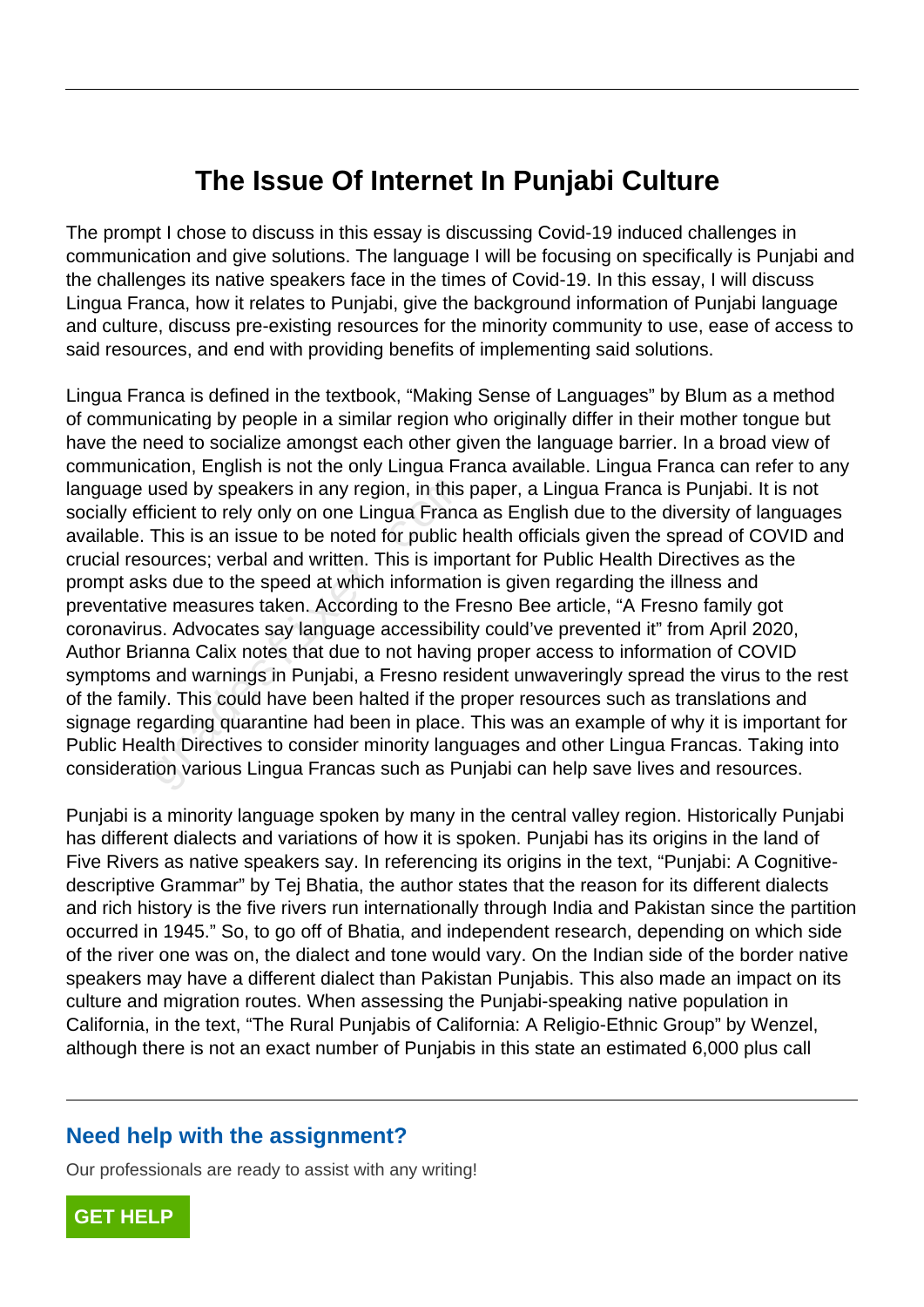California home as of the 1960s. Leading into Punjabi culture in California there is a lot to offer and discover. For Punjabis in Central Valley, the most prominent religion followed is Sikhism where the place of worship is called a Gurudwara according to "Muslims, Hindus, and Sikhs in the new Religious Landscape of England" by Ceri Peach, and Richard Gale. This place of worship is also used as a hub of entertainment and resource center for many in the community. Culturally speaking, Punjabis are community-oriented, and many are self-volunteering also discussed by Peach and Gale. There is a noticeable overlap between Punjabi culture and Gurudwara institutions as it will be discussed regarding how the community gets most of its medical information. Although the Punjabi natives may seem small in numbers, it is important to make sure Covid resources and information reach all of its speakers. In the next paragraph, I will discuss why it is important to build trust and connection with the Punjabi speakers in our area related to COVID.

Views expressed in the article by Piller, et al. and reasons for minority languages lacking when it comes to COVID resources is the availability of information in said language. The article claimed reasons such as an English centered health care system, no translation of crisis relating messages in minority languages, and no plan to build a solution with framework. Their ideas can be useful in California for Covid because of the diversity in languages and the amount of help available to said minority populations. There are programs out there working towards all the points presented in the article but lack in one area or another. In the case of native Punjabi speakers, people are simply unaware of the resources and need the assistance of educated people. With the use of educated people and help of preexisting resources such as community centers and websites information can be spread quickly and effectively as the article states. Educated people with the knowledge about COVID can be beneficial because they would know how to integrate the community's culture into providing the resources to help spread information. Helpful resources such as Jakara Movement and translation services are already in place for Punjabis, one point that will be discussed further on. asons such as an English centered near-<br>essages in minority languages, and no<br>be useful in California for Covid becaus<br>ailable to said minority populations. The<br>presented in the article but lack in one<br>people are simply un

During the analysis of a public health website, the Fresno County Department of Public Health COVID 19 website, I found it had a variety of translations and languages available. On the languages tab in the upper right corner, Punjabi is on the list to translate information to. Information regarding mask regulations, social distancing, sanitizing surfaces, isolating oneself, and receiving vaccines are all available to read in Punjabi but not correct in translations. Some information for example mask regulations has the potential of not being translated correctly and native speakers have a chance of becoming confused and misinformed. The three key ideas I will concentrate on are mask-wearing importance, explaining social distancing, and locating vaccination centers. The two solutions I researched as effective in spreading crucial knowledge to the Punjabi community are as follows: the implementation of Punjabi Translators in all facilities and set up an information center at the Gurudwaras(temple). Since it was previously noted that Punjabis are community-oriented, having easy access to gurudwara is essential and

### **Need help with the assignment?**

Our professionals are ready to assist with any writing!

**[GET HELP](https://my.gradesfixer.com/order?utm_campaign=pdf_sample)**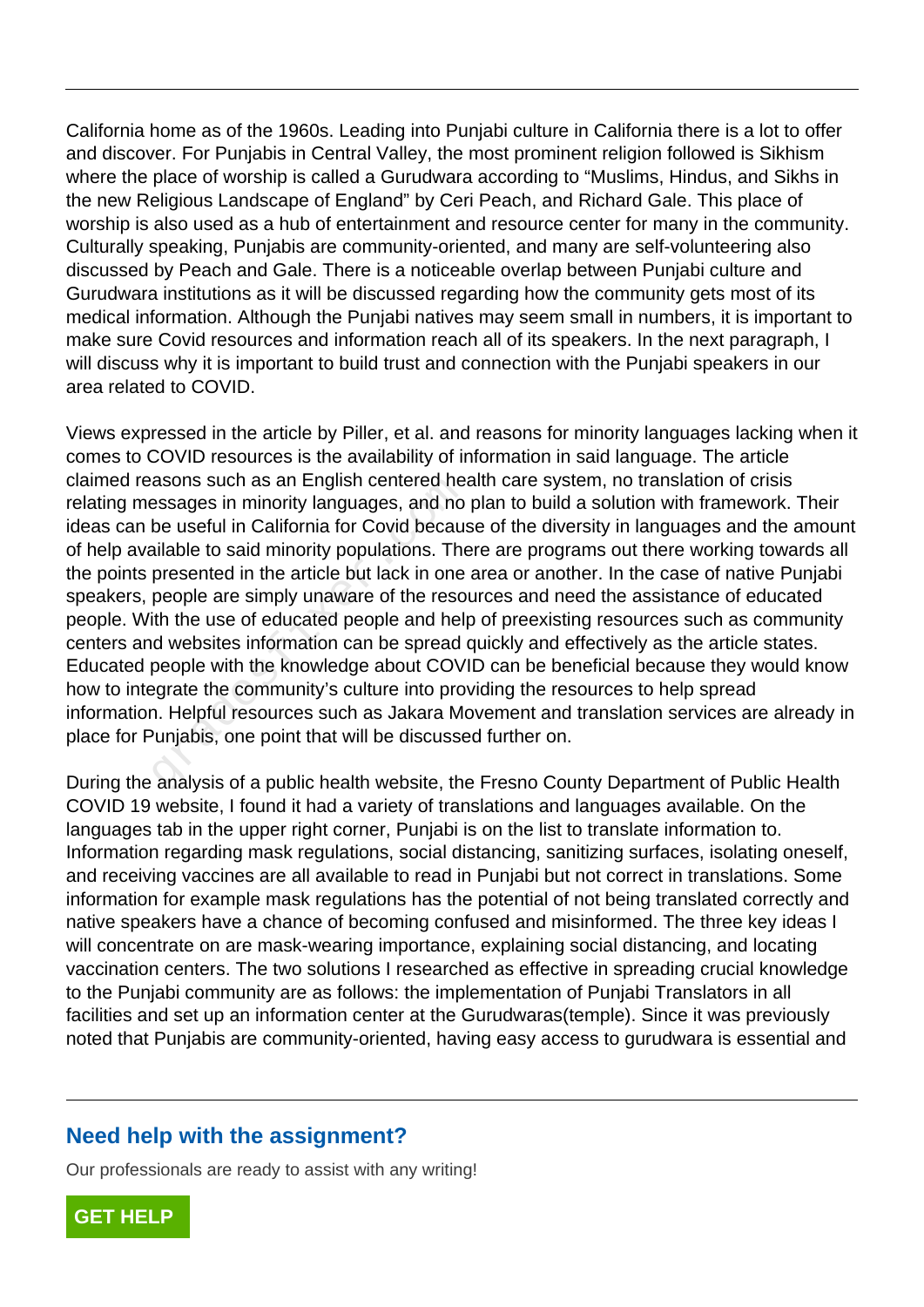many attend regularly. When speaking with the head priest at the Sikh Institute of Fresno, an average of 1,500 Punjabis attend services on a weekly basis. If there was an information and resource center located in a Gurudwara it could help Punjabis locate vaccination centers and do so without disrupting the culture. According to the article, "Combatting COVID-19: Why Community-Based Case Investigation and Contact Tracing is Crucial" by Ed Kissam, the Jakara Movement is an organization from Fresno focused on providing helpful resources to Sikh Punjabi families during the pandemic. This is one example of community centers being useful for Punjabis in the fight against Covid and misinformation. This organization has regular fundraisers used to help individuals in all aspects of life particularly during COVID and include translation services. If something similar to the Jakara Movement is implemented in all Gurudwaras not only would Punjabis benefit but others as well. My next solution is to have fluent Translators at all major facilities. Translators in all facilities can educate Punjabis about Mask wearing and social distancing by passing along the correct message to those in need. In an article by, T. Lee, Singh, and Oshan, "Problems Encountered During Cultural Adaptation of the EPIC Questionnaire for Prostate Cancer Into Punjabi and Chinese", some messages said in English cannot be translated verbatim to Punjabi due to the message not having meaning in Punjabi. This is seen on the Fresno County COVID website in the translation to Punjabi about wearing masks. We cannot ensure information is correct so there is a need for on-site Translators. Both solutions of implementing an on-site Translator, and in Gurudwara Information centers are beneficial in educating Punjabis about COVID. Next, I will review the gains of implementing said solutions and how Fresno as a whole would see benefits, not just Punjabis.

Communicating and explaining crucial COVID information in Punjabi should help the native speakers by reducing community spread cases, providing correct information regarding what exactly the virus is, and helping the community become vaccinated. All these benefits are possible if the solutions as discussed are implemented correctly. Community information centers in a public setting where the majority come to engage and catch up like Gurudwaras are culturally appropriate and effective because with the location alone more Punjabis will be aware of the center as a resource if in need. Translators in all major facilities can be culturally accepting of Punjabis since the native speaker will be more comfortable and understanding when talking to someone they understand. This would build trust so both parties can send and receive crucial information without feeling overwhelmed by the language barriers. The health and prosperity of minority communities such as Punjabis in relation to COVID are important for other communities in the same region as well. Both Punjabis and others benefit from the solutions due to the possibility of having a variety of languages available. In the Information and resource centers at Gurudwaras, non-Punjabis can also use this facility to the same extent as Punjabis and gain the resources. This facility would not be just exclusive to Punjabis, instead, accept all a kind. For the translating services, it would add on to the pre-existing languages available for others to use so there's a gain for all involved. As discussed in the introduction, since Punjabi had dialects and people from different places if one had a language like Punjabi, nnot be translated verbatter to Punjabr<br>his is seen on the Fresno County COV<br>asks. We cannot ensure information is<br>s. Both solutions of implementing an or<br>e beneficial in educating Punjabis abou<br>ing said solutions and how

### **Need help with the assignment?**

Our professionals are ready to assist with any writing!

**[GET HELP](https://my.gradesfixer.com/order?utm_campaign=pdf_sample)**